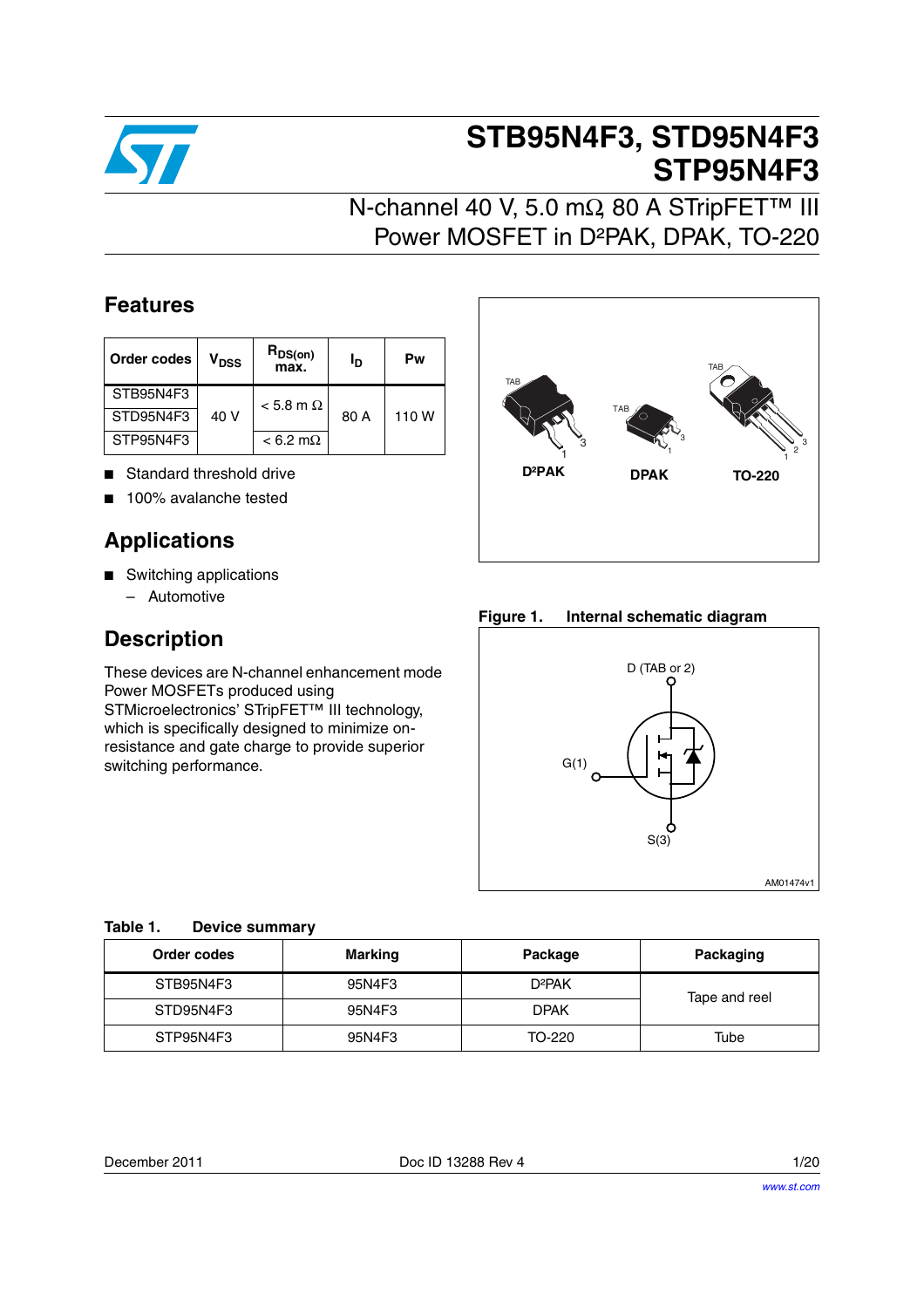## **Contents**

| $1 \quad \blacksquare$  |  |
|-------------------------|--|
| $\overline{2}$          |  |
|                         |  |
| $\overline{\mathbf{3}}$ |  |
| $\overline{\mathbf{4}}$ |  |
| 5                       |  |
| 6                       |  |

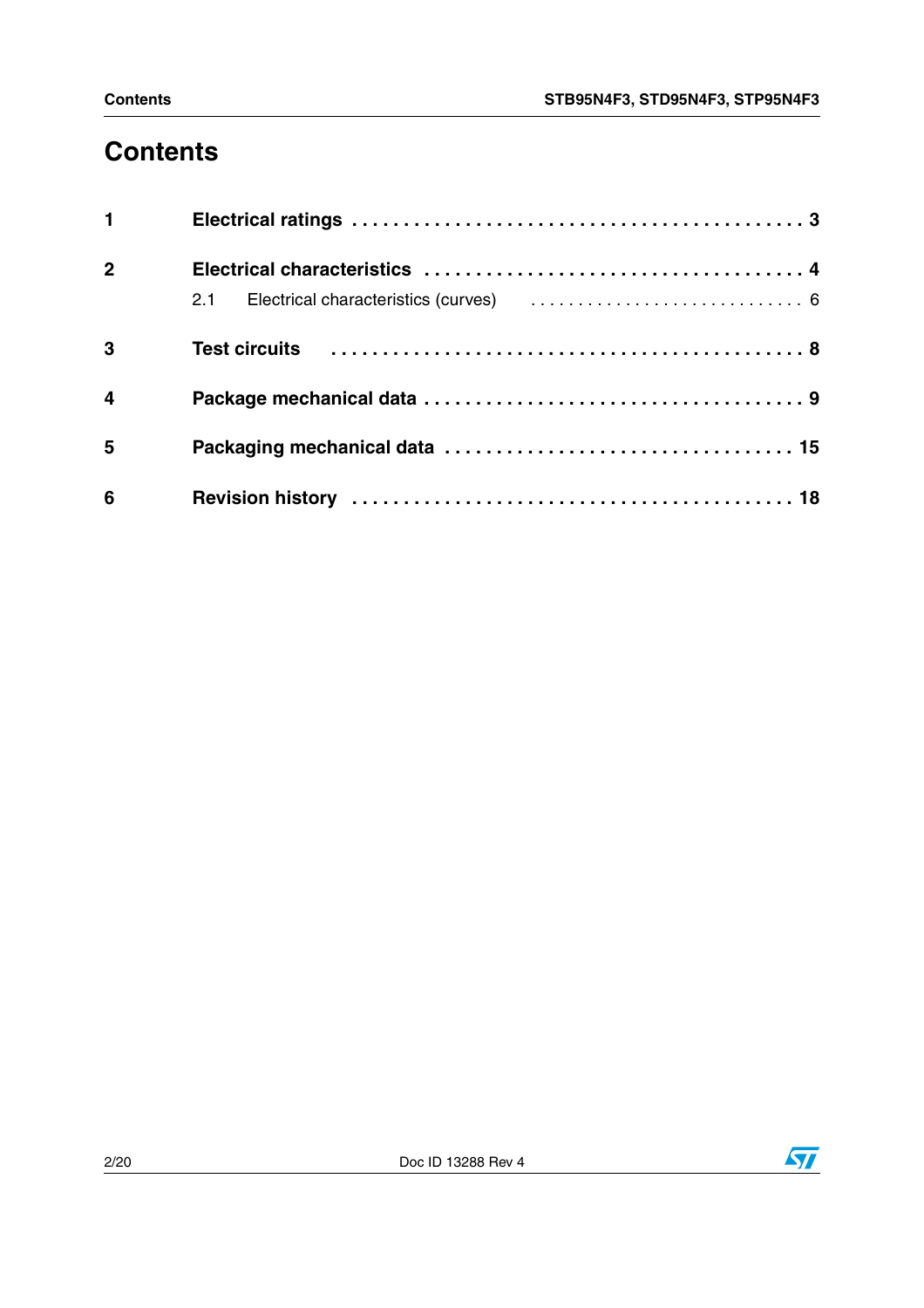## <span id="page-2-0"></span>**1 Electrical ratings**

| Absolute maximum ratings | Table 2. |  |  |
|--------------------------|----------|--|--|
|--------------------------|----------|--|--|

| Symbol                               | <b>Parameter</b>                                      | Value        | <b>Unit</b> |
|--------------------------------------|-------------------------------------------------------|--------------|-------------|
| $V_{DS}$                             | Drain-source voltage                                  | 40           | v           |
| $V_{GS}$                             | Gate-source voltage                                   | ±20          | v           |
| $I_D$ <sup>(1)</sup>                 | Drain current (continuous) at $T_c = 25$ °C           | 80           | A           |
| I <sub>D</sub>                       | Drain current (continuous) at $T_C = 100 °C$          | 65           | A           |
| $I_{DM}$ <sup>(2)</sup>              | Drain current (pulsed)                                | 320          | A           |
| $P_{TOT}$                            | Total dissipation at $T_C = 25 °C$                    | 110          | w           |
|                                      | Derating factor                                       | 0.73         | $W$ /°C     |
| $dv/dt$ <sup>(3)</sup>               | Peak diode recovery voltage slope                     | 8            | V/ns        |
| $E_{AS}$ <sup>(4)</sup>              | Single pulse avalanche energy                         | 400          | mJ          |
| $T_i$<br>$\mathsf{T}_{\mathsf{stg}}$ | Operating junction temperature<br>Storage temperature | $-55$ to 175 | °C          |

1. Current limited by package.

2. Pulse width limited by safe operating area.

3.  $I_{SD}$  ≤ 80 A, di/dt ≤ 400A/µs,  $V_{DS}$  ≤  $V_{(BR)DSS}$ , Tj ≤ Tjmax.

4. Starting Tj = 25 °C,  $I_D$  = 40 A,  $V_{DD}$  = 30 V.

| Table 3. |  | <b>Thermal resistance</b> |
|----------|--|---------------------------|
|----------|--|---------------------------|

| <b>Symbol</b>                           | <b>Parameter</b>                               |          | Value       |        |               |  |
|-----------------------------------------|------------------------------------------------|----------|-------------|--------|---------------|--|
|                                         |                                                |          | <b>DPAK</b> | TO-220 | Unit          |  |
| $\mathsf{R}_{\mathsf{thj}\text{-case}}$ | Thermal resistance junction-case max           |          | 1.36        |        | $\degree$ C/W |  |
| $R_{thj-a}$                             | Thermal resistance junction-ambient max        |          |             | 62.5   | $\degree$ C/W |  |
| $R_{thj-pcb}$ <sup>(1)</sup>            | Thermal resistance junction-ambient max        | 30<br>50 |             |        | $\degree$ C/W |  |
| Tı                                      | Maximum lead temperature for soldering purpose |          |             | 300    | °C            |  |

1. When mounted on 1inch² FR-4 2Oz Cu board.

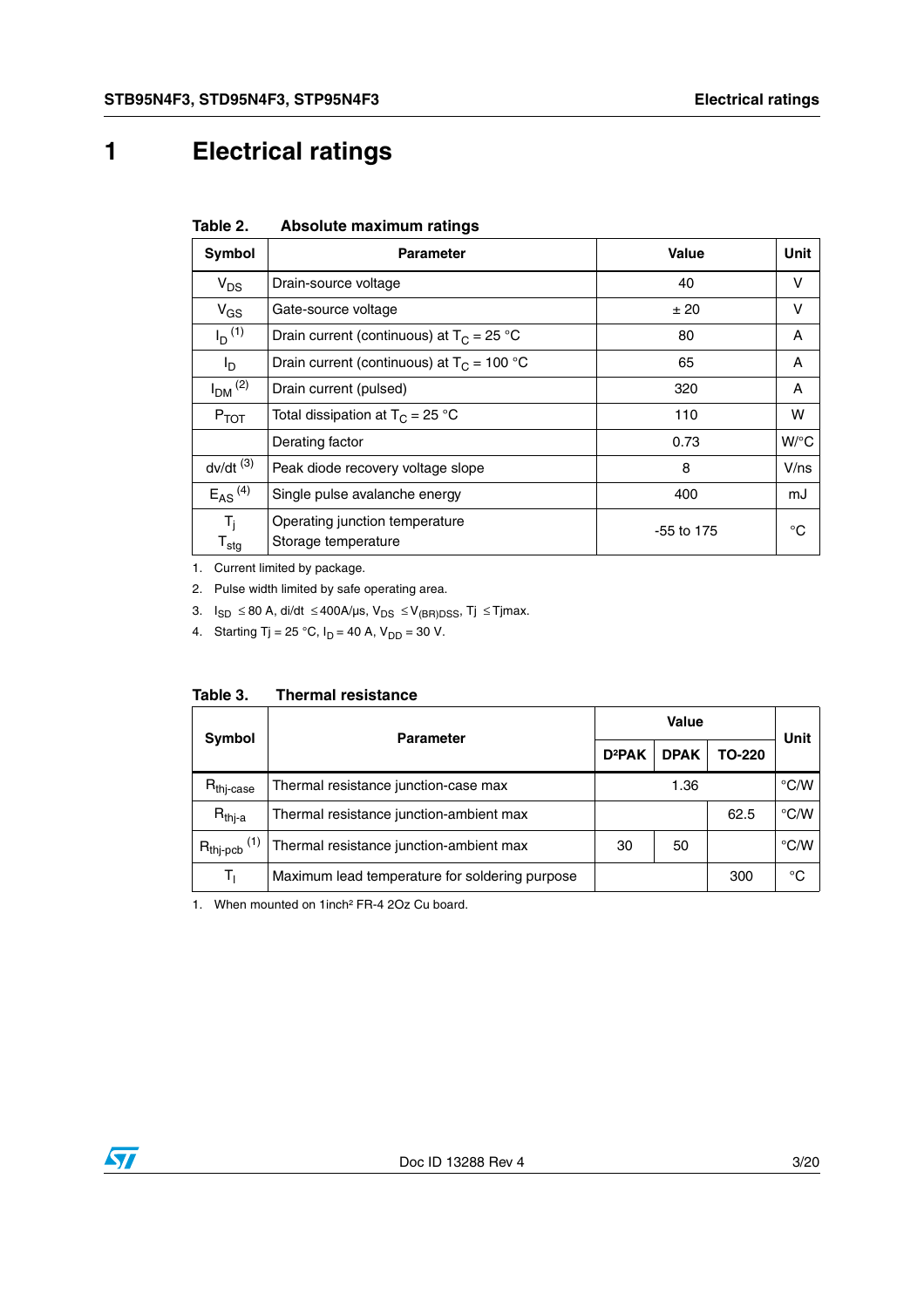## <span id="page-3-0"></span>**2 Electrical characteristics**

 $(T_{\text{CASE}}=25 \text{ °C}$  unless otherwise specified)

| 1991 <del>0 T</del> .   | olalıu                                              |                                                        |      |      |           |           |
|-------------------------|-----------------------------------------------------|--------------------------------------------------------|------|------|-----------|-----------|
| <b>Symbol</b>           | <b>Parameter</b>                                    | <b>Test conditions</b>                                 | Min. | Typ. | Max.      | Unit      |
| $V_{(BR)DSS}$           | Drain-source breakdown<br>voltage                   | $I_D = 250 \mu A$ , $V_{GS} = 0$                       | 40   |      |           | ν         |
| <b>I</b> <sub>DSS</sub> | Zero gate voltage drain<br>current ( $V_{GS} = 0$ ) | $V_{DS}$ = 40 V,<br>V <sub>DS</sub> = 40 V,Tc = 125 °C |      |      | 10<br>100 | μA<br>μA  |
|                         |                                                     |                                                        |      |      |           |           |
| <b>I</b> GSS            | Gate body leakage current<br>$(V_{DS} = 0)$         | $V_{GS} = \pm 20 V$                                    |      |      | ±200      | nA        |
| $V_{GS(th)}$            | Gate threshold voltage                              | $V_{DS} = V_{GS}$ , $I_D = 250 \mu A$                  | 2    |      | 4         | v         |
| $R_{DS(on)}$            | Static drain-source on<br>resistance                | $V_{GS}$ = 10 V, $I_{D}$ = 40 A                        |      | 5.0  | 5.8       | $m\Omega$ |
|                         |                                                     | $V_{GS}$ = 10 V, I <sub>D</sub> = 40 A for TO-220      |      | 5.4  | 6.2       | $m\Omega$ |

### **Table 4. Static**

#### **Table 5. Dynamic**

| <b>Symbol</b>    | <b>Parameter</b>             | <b>Test conditions</b>               | Min. | Typ. | Max. | <b>Unit</b> |
|------------------|------------------------------|--------------------------------------|------|------|------|-------------|
| $C_{iss}$        | Input capacitance            |                                      |      | 2200 |      | pF          |
| $C_{\rm oss}$    | Output capacitance           | $V_{DS}$ =25 V, f=1 MHz, $V_{GS}$ =0 |      | 580  |      | pF          |
| $C_{\text{rss}}$ | Reverse transfer capacitance |                                      |      | 40   |      | pF          |
| $Q_g$            | Total gate charge            | $V_{DD} = 20 V, I_D = 80 A$          |      | 40   | 54   | nC          |
| $Q_{gs}$         | Gate-source charge           | $V_{GS}$ = 10 V                      |      | 11   |      | nC          |
| $Q_{\text{gd}}$  | Gate-drain charge            | (see Figure 14)                      |      | 8    |      | nС          |

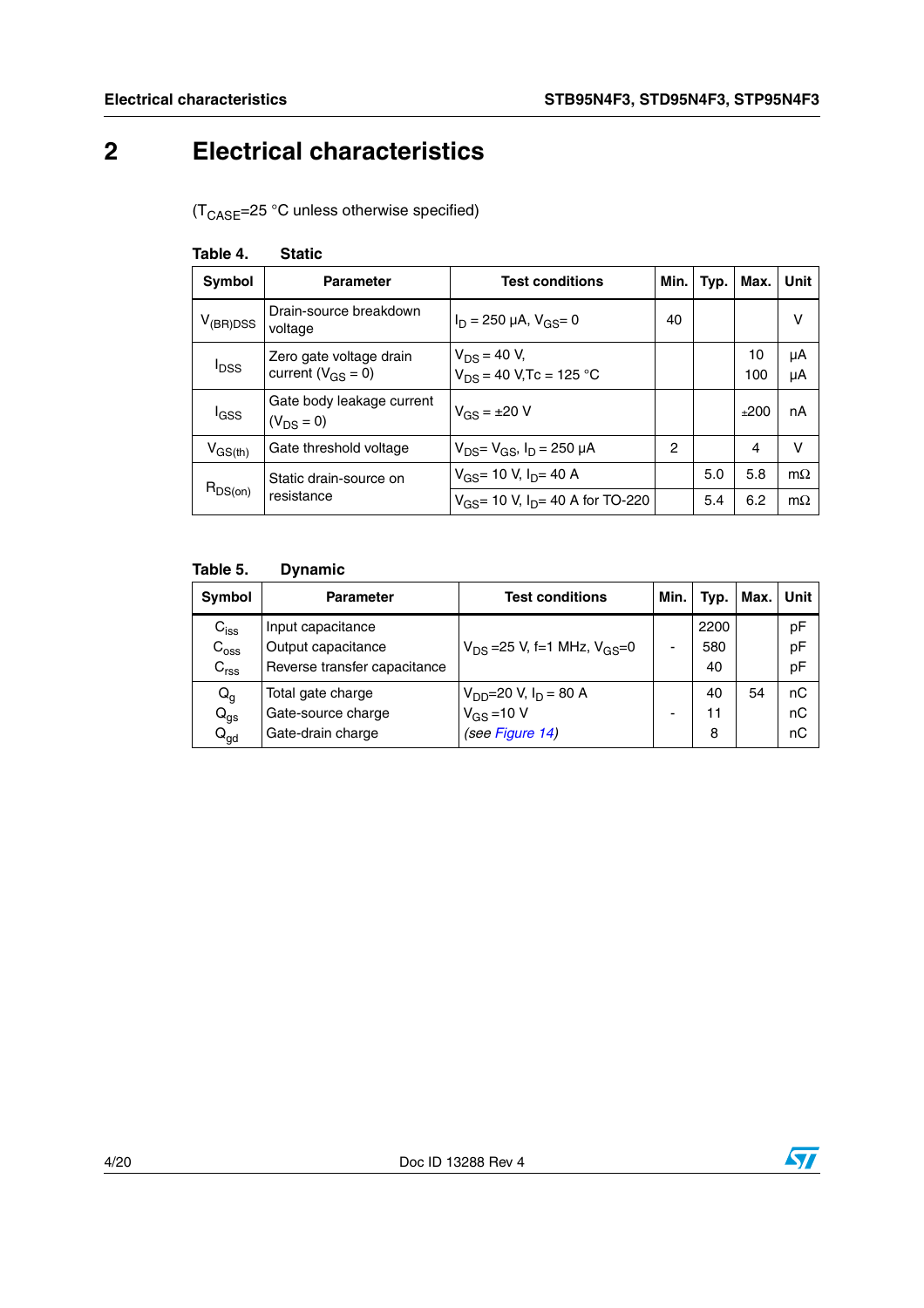| <b>Symbol</b>                  | <b>Parameter</b>                 | <b>Test conditions</b>                                                                  | Min. | Typ.     | Max. | Unit     |
|--------------------------------|----------------------------------|-----------------------------------------------------------------------------------------|------|----------|------|----------|
| $I_{d(on)}$<br>$t_{r}$         | Turn-on delay time<br>Rise time  | $V_{DD} = 20 V, I_D = 40 A,$<br>$R_G=4.7 \Omega$ , $V_{GS}=10 V$<br>(see Figure 16)     |      | 15<br>50 |      | ns<br>ns |
| $I_{d(off)}$<br>t <sub>f</sub> | Turn-off delay time<br>Fall time | $V_{DD} = 20 V, I_D = 40 A,$<br>$R_G$ =4.7 $\Omega$ , $V_{GS}$ =10 V<br>(see Figure 16) |      | 40<br>15 |      | ns<br>ns |

**Table 6. Switching on/off (inductive load)**

#### **Table 7. Source drain diode**

| Symbol                                                  | <b>Parameter</b>                                                             | <b>Test conditions</b>                                                                         | Min. | Typ.            | Max.      | Unit          |
|---------------------------------------------------------|------------------------------------------------------------------------------|------------------------------------------------------------------------------------------------|------|-----------------|-----------|---------------|
| l <sub>SD</sub><br>$I_{SDM}$ <sup>(1)</sup>             | Source-drain current<br>Source-drain current (pulsed)                        |                                                                                                |      |                 | 80<br>320 | A<br>A        |
| $V_{SD}$ <sup>(2)</sup>                                 | Forward on voltage                                                           | $I_{SD} = 80$ A, $V_{GS} = 0$                                                                  |      |                 | 1.5       | v             |
| $\mathfrak{t}_{\mathsf{rr}}$<br>$Q_{rr}$<br><b>IRRM</b> | Reverse recovery time<br>Reverse recovery charge<br>Reverse recovery current | $I_{SD} = 80$ A,<br>$di/dt = 100$ A/ $\mu$ s,<br>$V_{DD}$ = 30 V, Tj=150 °C<br>(see Figure 15) |      | 45<br>60<br>2.8 |           | ns<br>nC<br>A |

1. Pulse width limited by safe operating area

2. Pulsed: pulse duration =  $300 \,\mu s$ , duty cycle  $1.5\%$ 

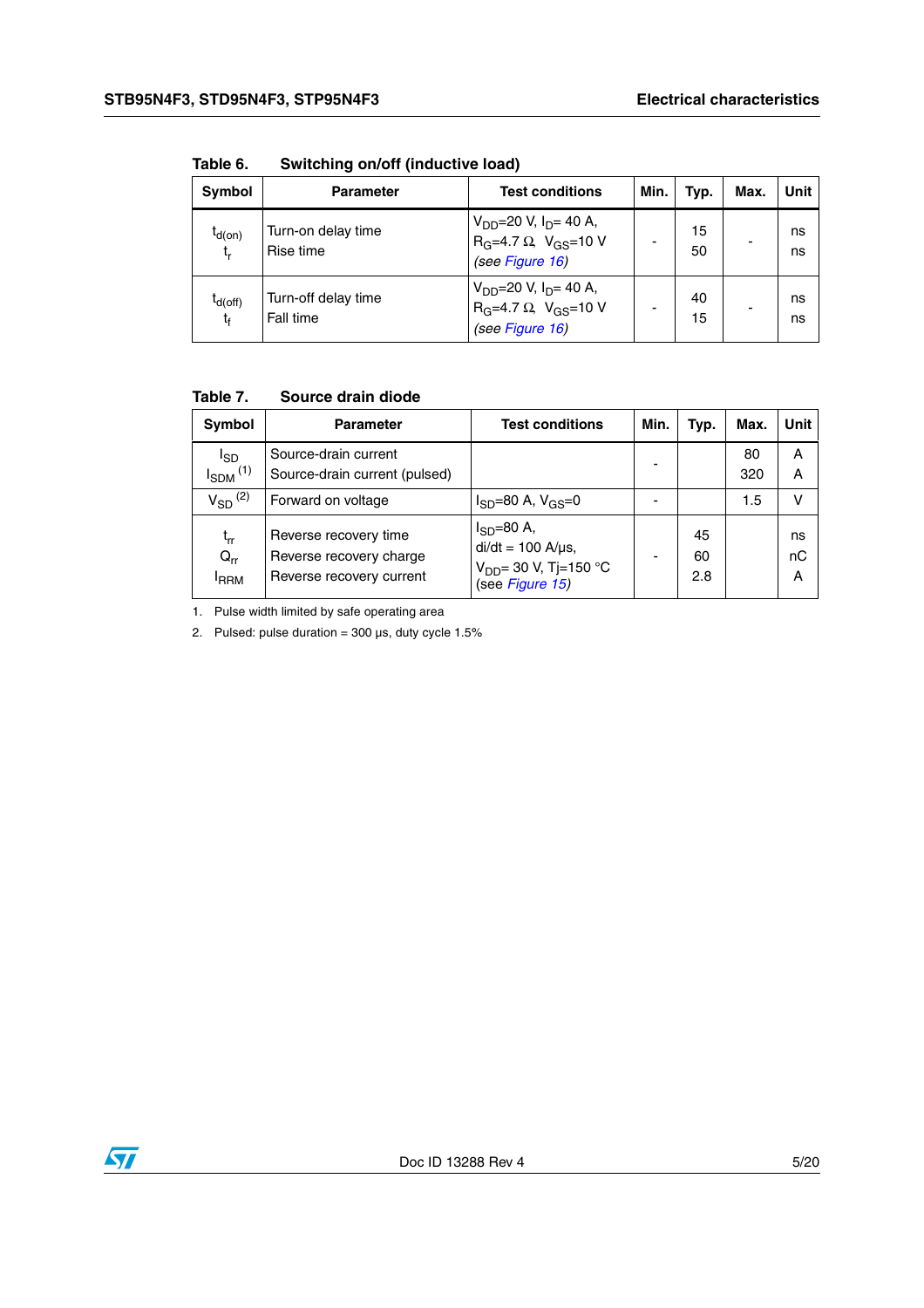### <span id="page-5-0"></span>**2.1 Electrical characteristics (curves)**



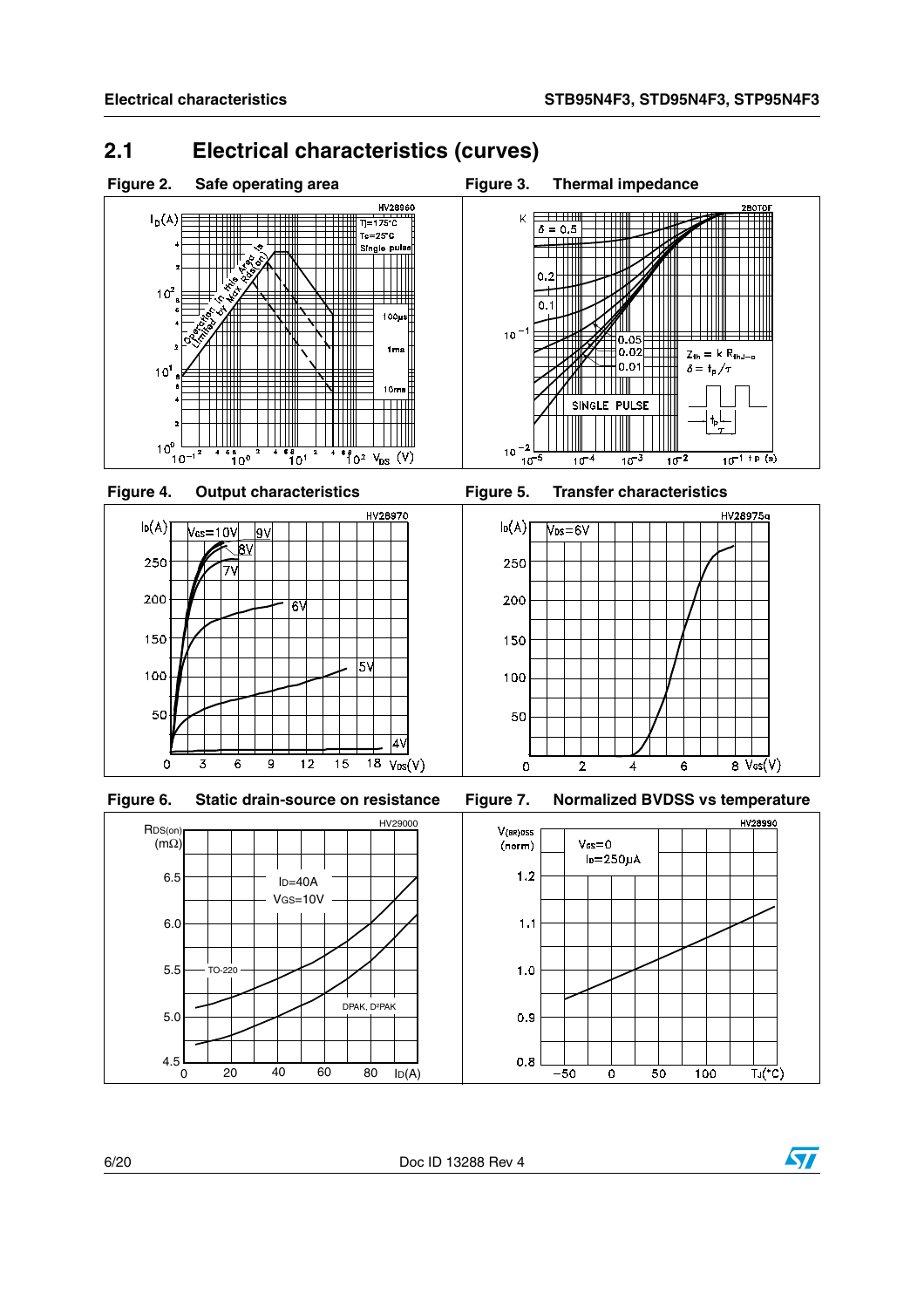

#### **Figure 8. Gate charge vs gate-source voltage Figure 9. Capacitance variations**

**Figure 10. Normalized gate threshold voltage Figure 11. Normalized on resistance vs vs temperature**





**Figure 12. Source-drain diode forward characteristics**



57



50

100

 $-50$ 

 $\mathsf{o}$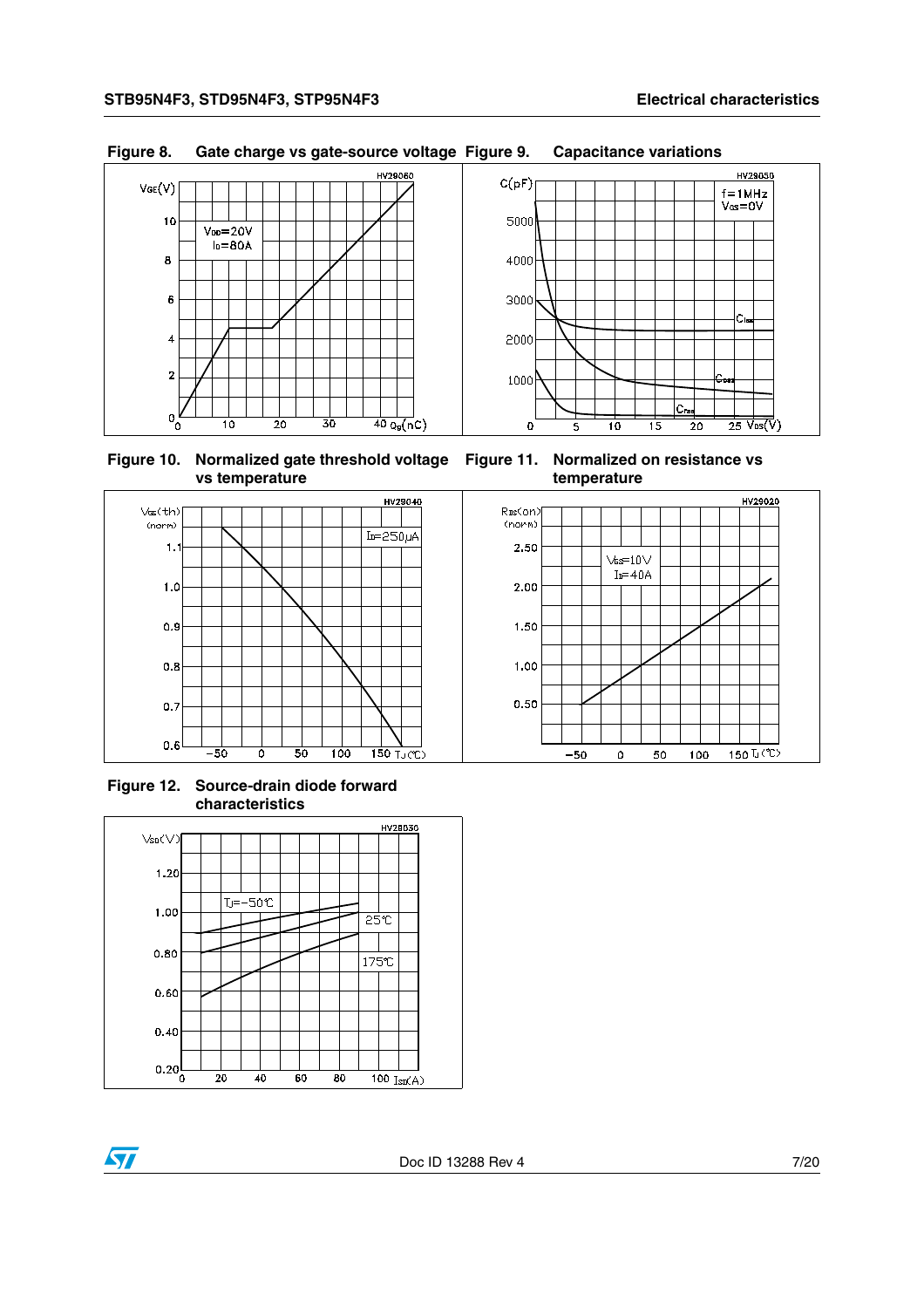## <span id="page-7-0"></span>**3 Test circuits**

**Figure 13. Switching times test circuit for resistive load**



<span id="page-7-3"></span>**Figure 15. Test circuit for inductive load switching and diode recovery times**









<span id="page-7-1"></span>**Figure 14. Gate charge test circuit**

<span id="page-7-2"></span>**Figure 16. Unclamped inductive load test circuit**





8/20 Doc ID 13288 Rev 4

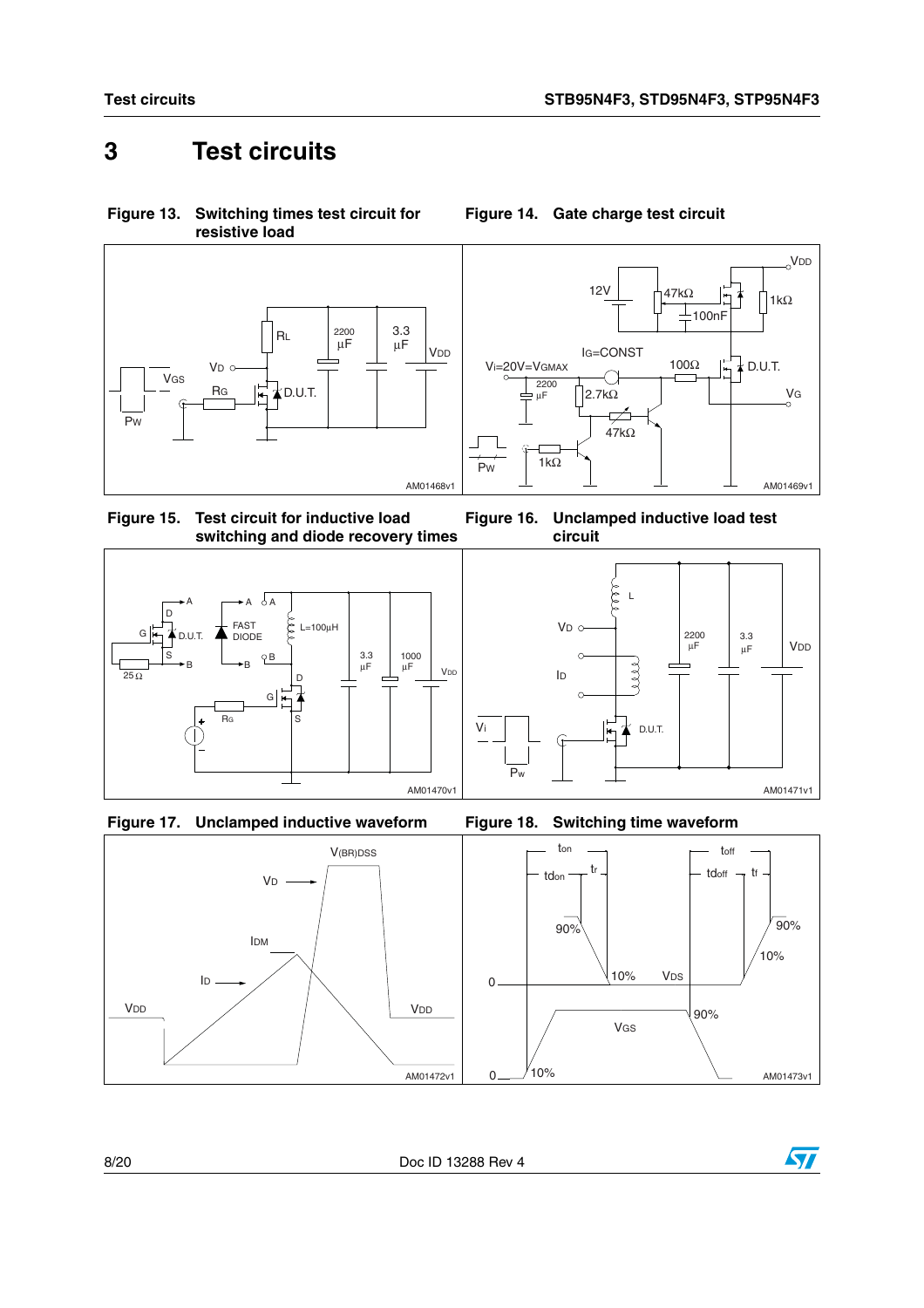## <span id="page-8-0"></span>**4 Package mechanical data**

In order to meet environmental requirements, ST offers these devices in different grades of ECOPACK® packages, depending on their level of environmental compliance. ECOPACK® specifications, grade definitions and product status are available at: www.st.com. ECOPACK is an ST trademark.

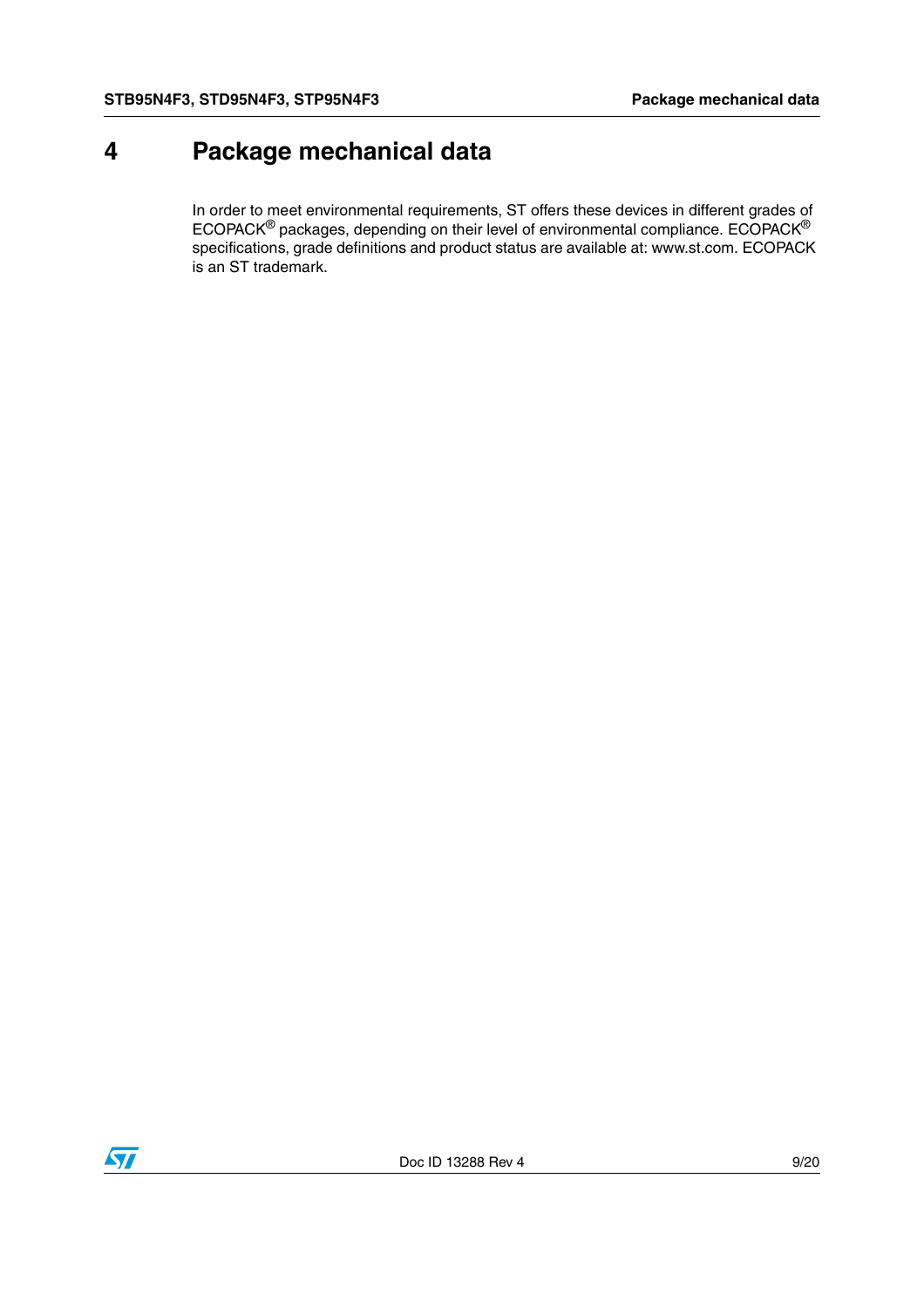|                                            |             | mm   |             |  |  |
|--------------------------------------------|-------------|------|-------------|--|--|
| Dim.                                       | Min.        | Typ. | Max.        |  |  |
| A                                          | 4.40        |      | 4.60        |  |  |
| A1                                         | 0.03        |      | 0.23        |  |  |
| $\sf b$                                    | 0.70        |      | 0.93        |  |  |
| b <sub>2</sub>                             | 1.14        |      | 1.70        |  |  |
| ${\bf c}$                                  | 0.45        |      | 0.60        |  |  |
| c2                                         | 1.23        |      | 1.36        |  |  |
| D                                          | 8.95        |      | 9.35        |  |  |
| D1                                         | 7.50        |      |             |  |  |
| E                                          | $10\,$      |      | 10.40       |  |  |
| E <sub>1</sub>                             | 8.50        |      |             |  |  |
| $\mathsf{e}% _{0}\left( \mathsf{e}\right)$ |             | 2.54 |             |  |  |
| e1                                         | 4.88        |      | 5.28        |  |  |
| $\boldsymbol{\mathsf{H}}$                  | 15          |      | 15.85       |  |  |
| J1                                         | 2.49        |      | 2.69        |  |  |
| L                                          | 2.29        |      | 2.79        |  |  |
| L1                                         | 1.27        |      | 1.40        |  |  |
| L2                                         | 1.30        |      | 1.75        |  |  |
| $\sf R$                                    |             | 0.4  |             |  |  |
| V <sub>2</sub>                             | $0^{\circ}$ |      | $8^{\circ}$ |  |  |

<span id="page-9-0"></span>**Table 8. D²PAK (TO-263) mechanical data**

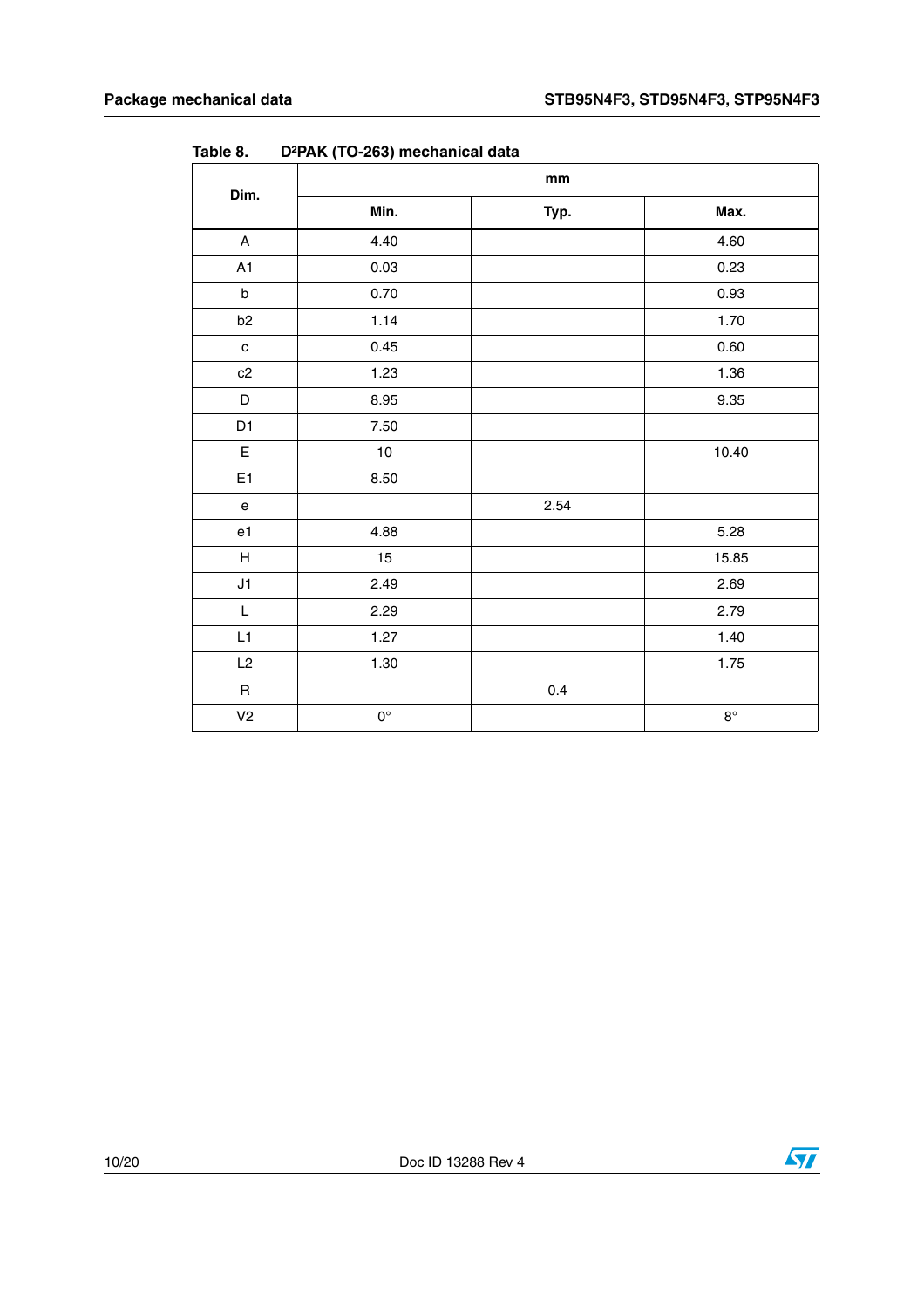<span id="page-10-0"></span>



<span id="page-10-1"></span>



a. All dimension are in millimeters

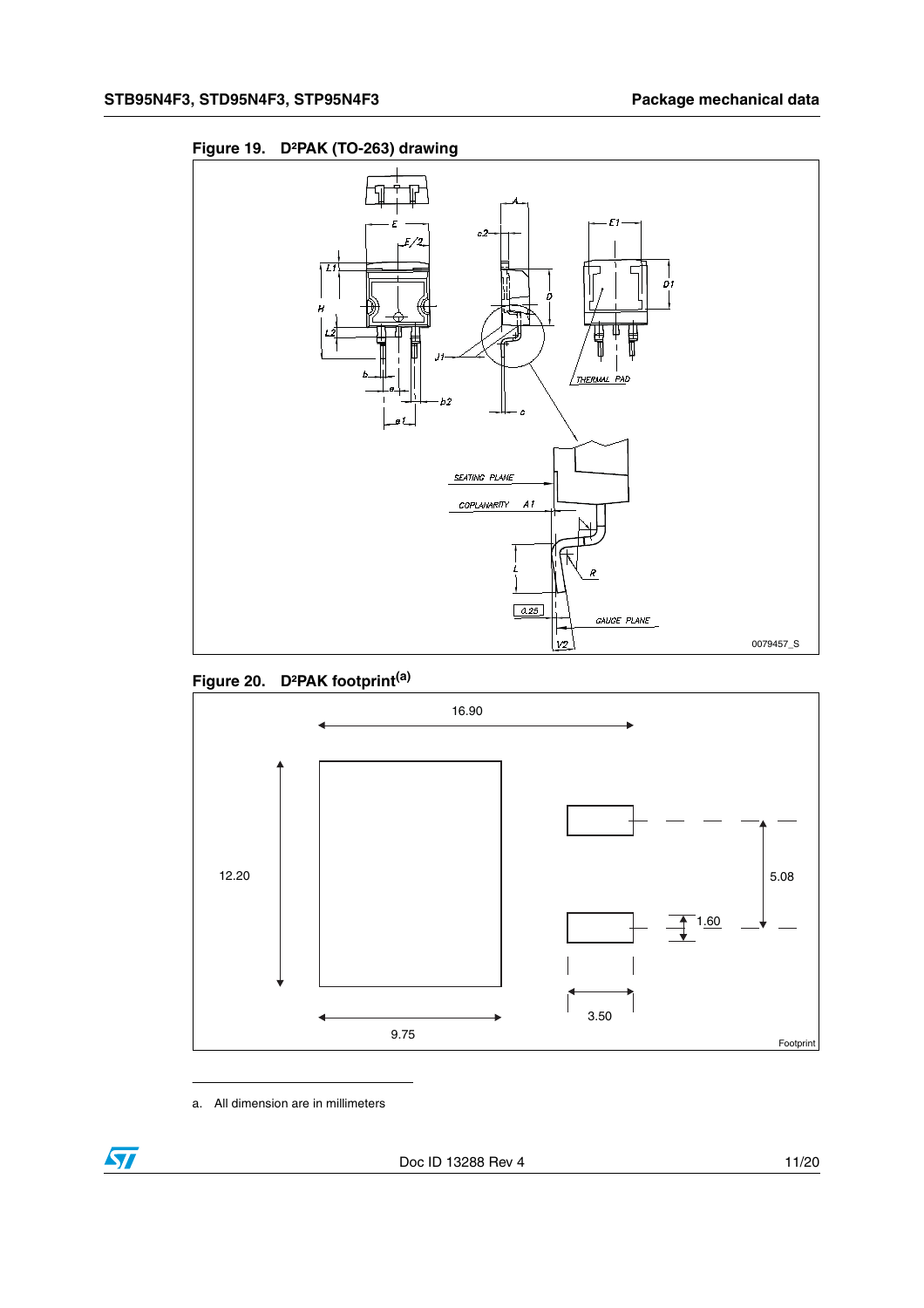| Dim.                                                                                                        | $\mathop{\text{mm}}\nolimits$ |      |             |  |
|-------------------------------------------------------------------------------------------------------------|-------------------------------|------|-------------|--|
|                                                                                                             | Min.                          | Typ. | Max.        |  |
| $\boldsymbol{\mathsf{A}}$                                                                                   | 2.20                          |      | 2.40        |  |
| A1                                                                                                          | 0.90                          |      | 1.10        |  |
| A <sub>2</sub>                                                                                              | 0.03                          |      | 0.23        |  |
| $\sf b$                                                                                                     | 0.64                          |      | 0.90        |  |
| b4                                                                                                          | 5.20                          |      | 5.40        |  |
| $\mathbf c$                                                                                                 | 0.45                          |      | 0.60        |  |
| c2                                                                                                          | 0.48                          |      | $0.60\,$    |  |
| D                                                                                                           | 6.00                          |      | 6.20        |  |
| D1                                                                                                          |                               | 5.10 |             |  |
| $\mathsf E$                                                                                                 | 6.40                          |      | 6.60        |  |
| E1                                                                                                          |                               | 4.70 |             |  |
| $\mathsf{e}% _{0}\left( \mathsf{e}\right)$                                                                  |                               | 2.28 |             |  |
| e1                                                                                                          | 4.40                          |      | 4.60        |  |
| $\boldsymbol{\mathsf{H}}$                                                                                   | 9.35                          |      | 10.10       |  |
| $\mathsf{L}% _{0}\left( \mathsf{L}_{0}\right) ^{\ast }=\mathsf{L}_{0}\left( \mathsf{L}_{0}\right) ^{\ast }$ | $\mathbf{1}$                  |      | 1.50        |  |
| L1                                                                                                          |                               | 2.80 |             |  |
| L2                                                                                                          |                               | 0.80 |             |  |
| $\mathsf{L}4$                                                                                               | 0.60                          |      | 1           |  |
| $\sf R$                                                                                                     |                               | 0.20 |             |  |
| V <sub>2</sub>                                                                                              | $0^{\circ}$                   |      | $8^{\circ}$ |  |

**Table 9. DPAK (TO-252) mechanical data**





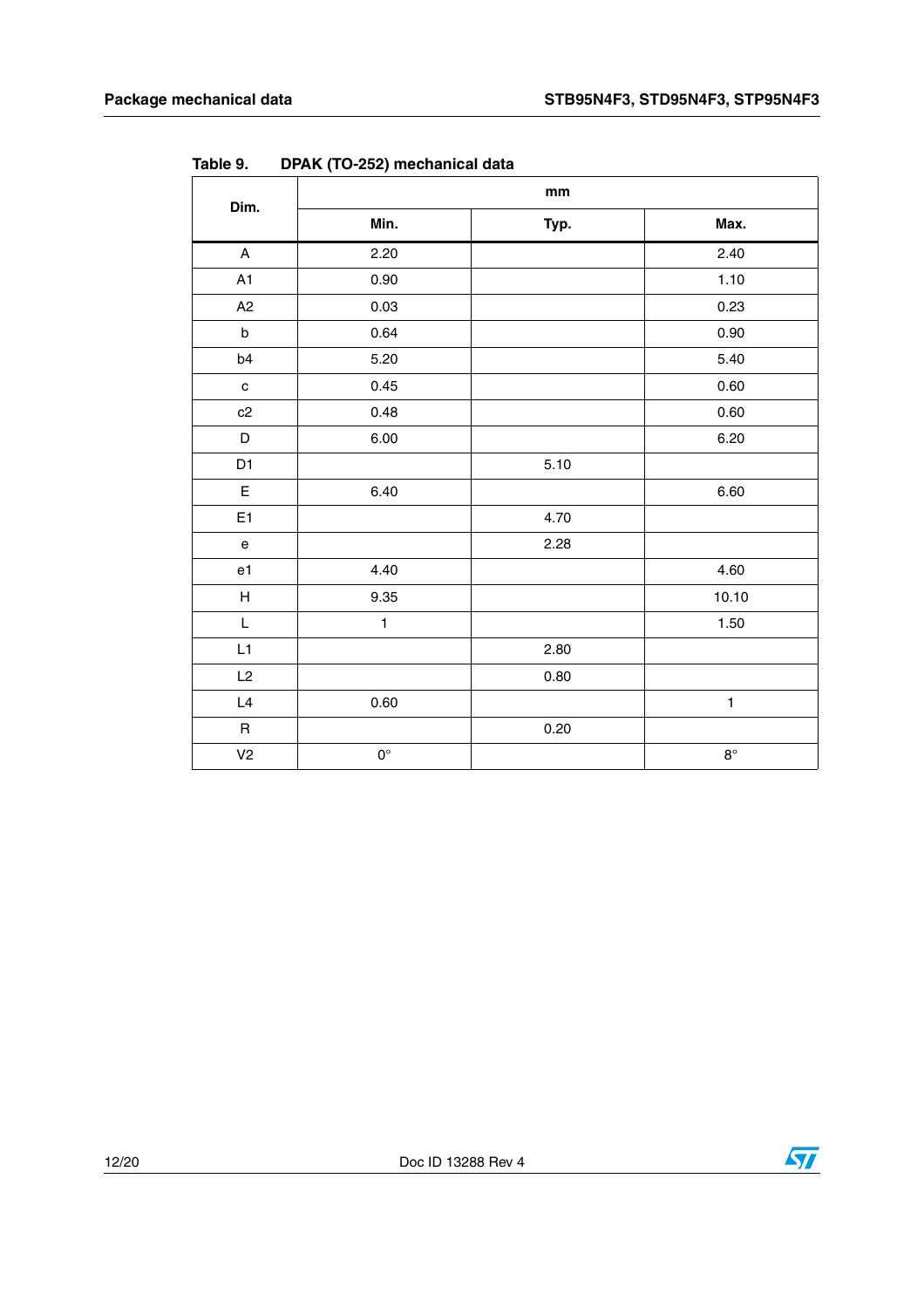



#### **Figure 22. DPAK footprint(b)**



b. All dimension are in millimeters

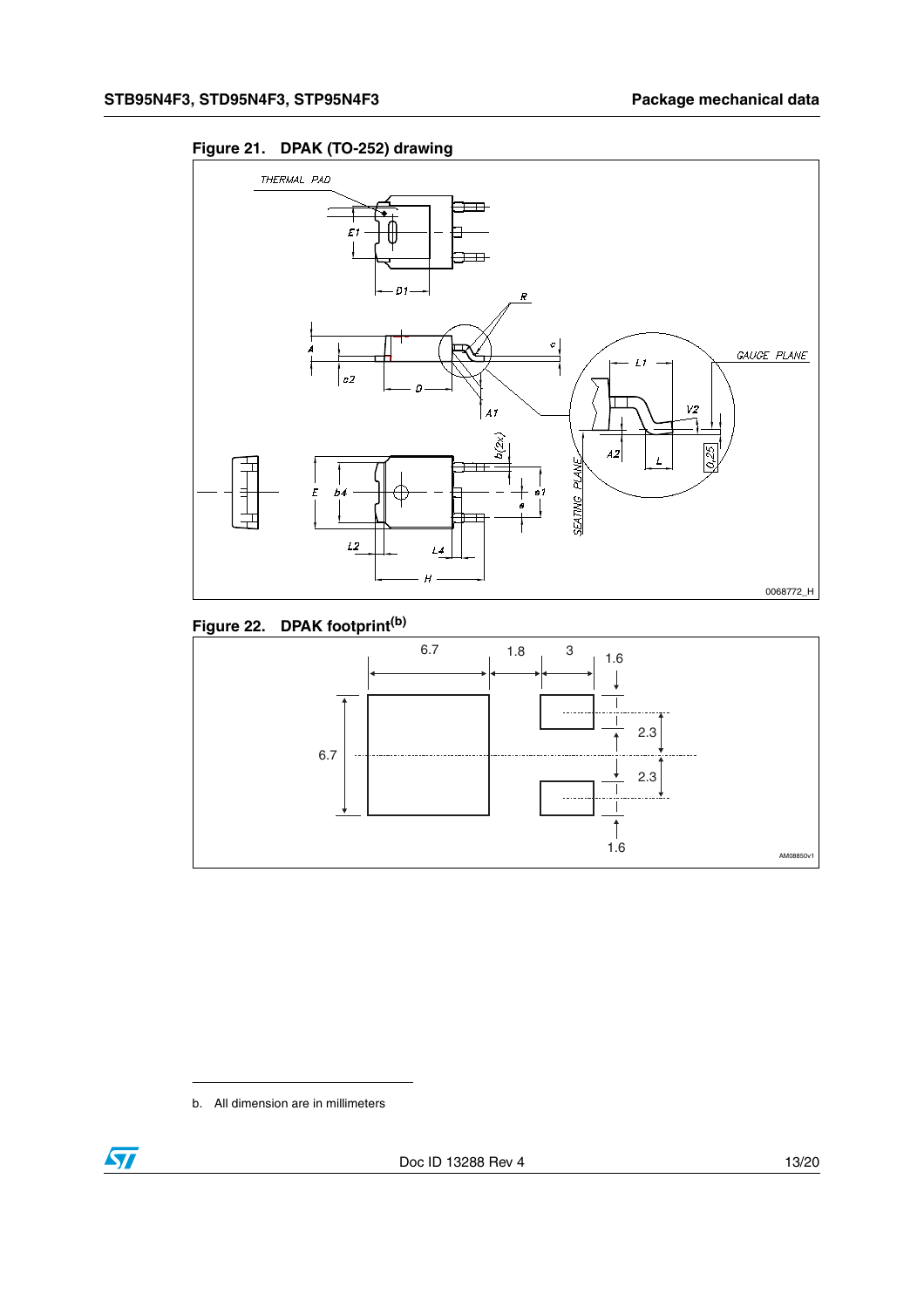| Dim.                                           | mm    |       |       |  |
|------------------------------------------------|-------|-------|-------|--|
|                                                | Min.  | Typ.  | Max.  |  |
| $\boldsymbol{\mathsf{A}}$                      | 4.40  |       | 4.60  |  |
| $\sf b$                                        | 0.61  |       | 0.88  |  |
| b1                                             | 1.14  |       | 1.70  |  |
| $\mathbf{C}$                                   | 0.48  |       | 0.70  |  |
| D                                              | 15.25 |       | 15.75 |  |
| D1                                             |       | 1.27  |       |  |
| E                                              | $10$  |       | 10.40 |  |
| $\mathsf{e}% _{t}\left( t\right)$              | 2.40  |       | 2.70  |  |
| e1                                             | 4.95  |       | 5.15  |  |
| $\mathsf F$                                    | 1.23  |       | 1.32  |  |
| H1                                             | 6.20  |       | 6.60  |  |
| J1                                             | 2.40  |       | 2.72  |  |
| $\mathsf{L}% _{0}\left( \mathsf{L}_{1}\right)$ | 13    |       | 14    |  |
| L1                                             | 3.50  |       | 3.93  |  |
| L20                                            |       | 16.40 |       |  |
| L30                                            |       | 28.90 |       |  |
| ØP                                             | 3.75  |       | 3.85  |  |
| $\mathsf Q$                                    | 2.65  |       | 2.95  |  |

**Table 10. TO-220 type A mechanical data**



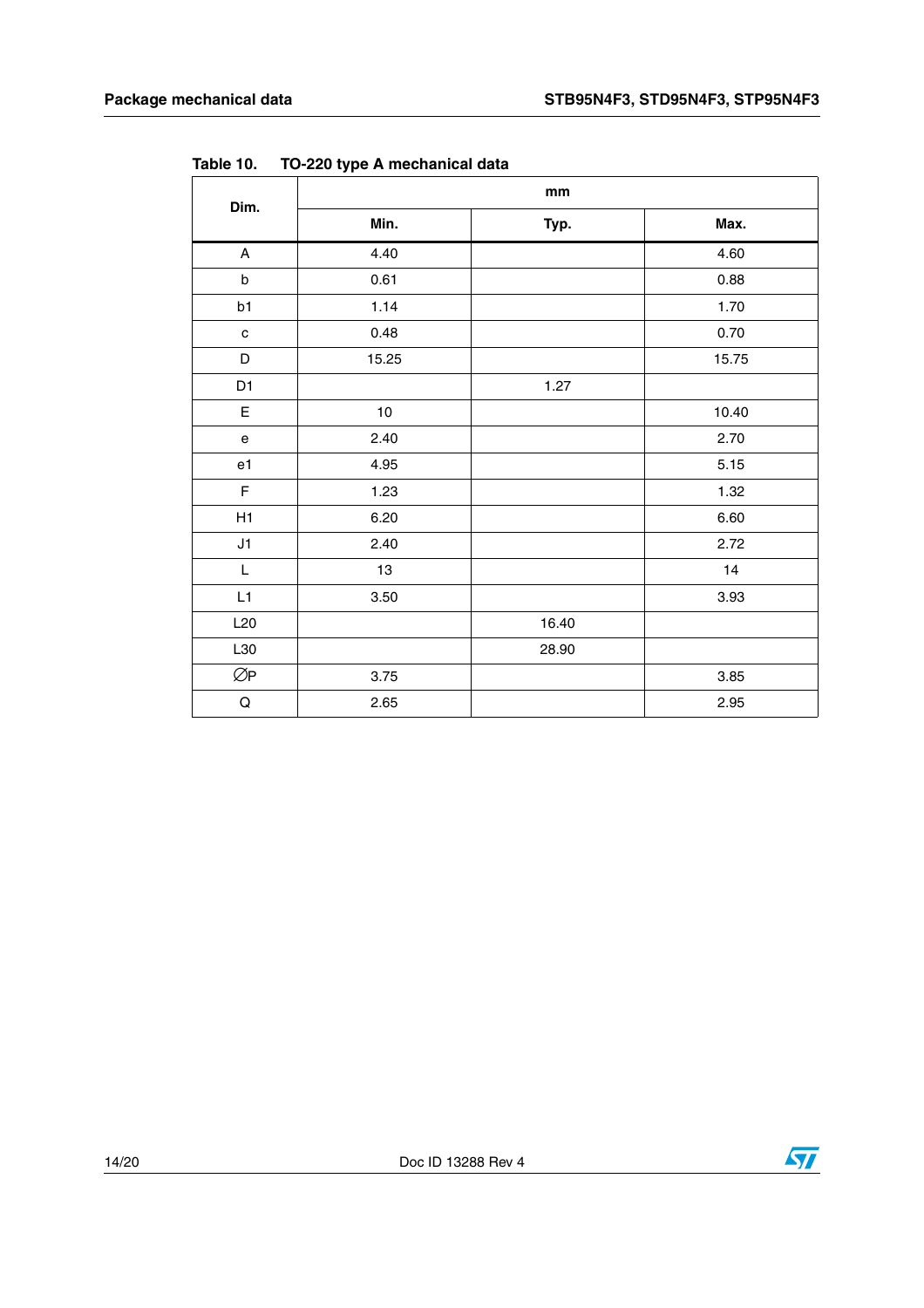



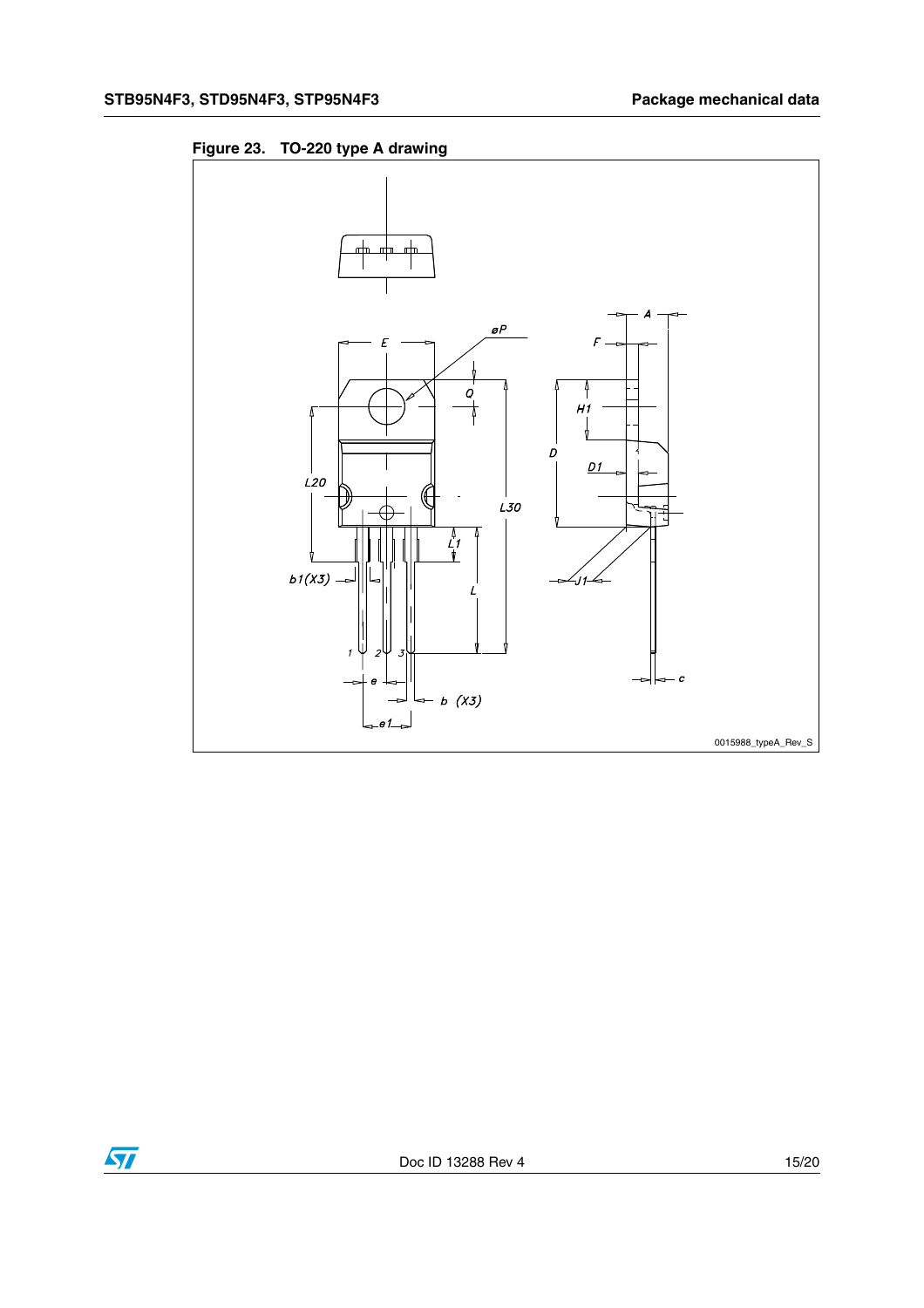## <span id="page-15-0"></span>**5 Packaging mechanical data**

| <b>Tape</b>    |      | Reel |             |          |      |
|----------------|------|------|-------------|----------|------|
| Dim.           | mm   |      | Dim.        | mm       |      |
|                | Min. | Max. |             | Min.     | Max. |
| A0             | 10.5 | 10.7 | A           |          | 330  |
| B <sub>0</sub> | 15.7 | 15.9 | B           | 1.5      |      |
| D              | 1.5  | 1.6  | $\mathsf C$ | 12.8     | 13.2 |
| D <sub>1</sub> | 1.59 | 1.61 | D           | 20.2     |      |
| E              | 1.65 | 1.85 | G           | 24.4     | 26.4 |
| $\mathsf F$    | 11.4 | 11.6 | N           | 100      |      |
| K <sub>0</sub> | 4.8  | 5.0  | T           |          | 30.4 |
| P <sub>0</sub> | 3.9  | 4.1  |             |          |      |
| P <sub>1</sub> | 11.9 | 12.1 |             | Base qty | 1000 |
| P <sub>2</sub> | 1.9  | 2.1  |             | Bulk qty | 1000 |
| $\mathsf R$    | 50   |      |             |          |      |
| T              | 0.25 | 0.35 |             |          |      |
| W              | 23.7 | 24.3 |             |          |      |

<span id="page-15-1"></span>**Table 11. D²PAK (TO-263) tape and reel mechanical data**

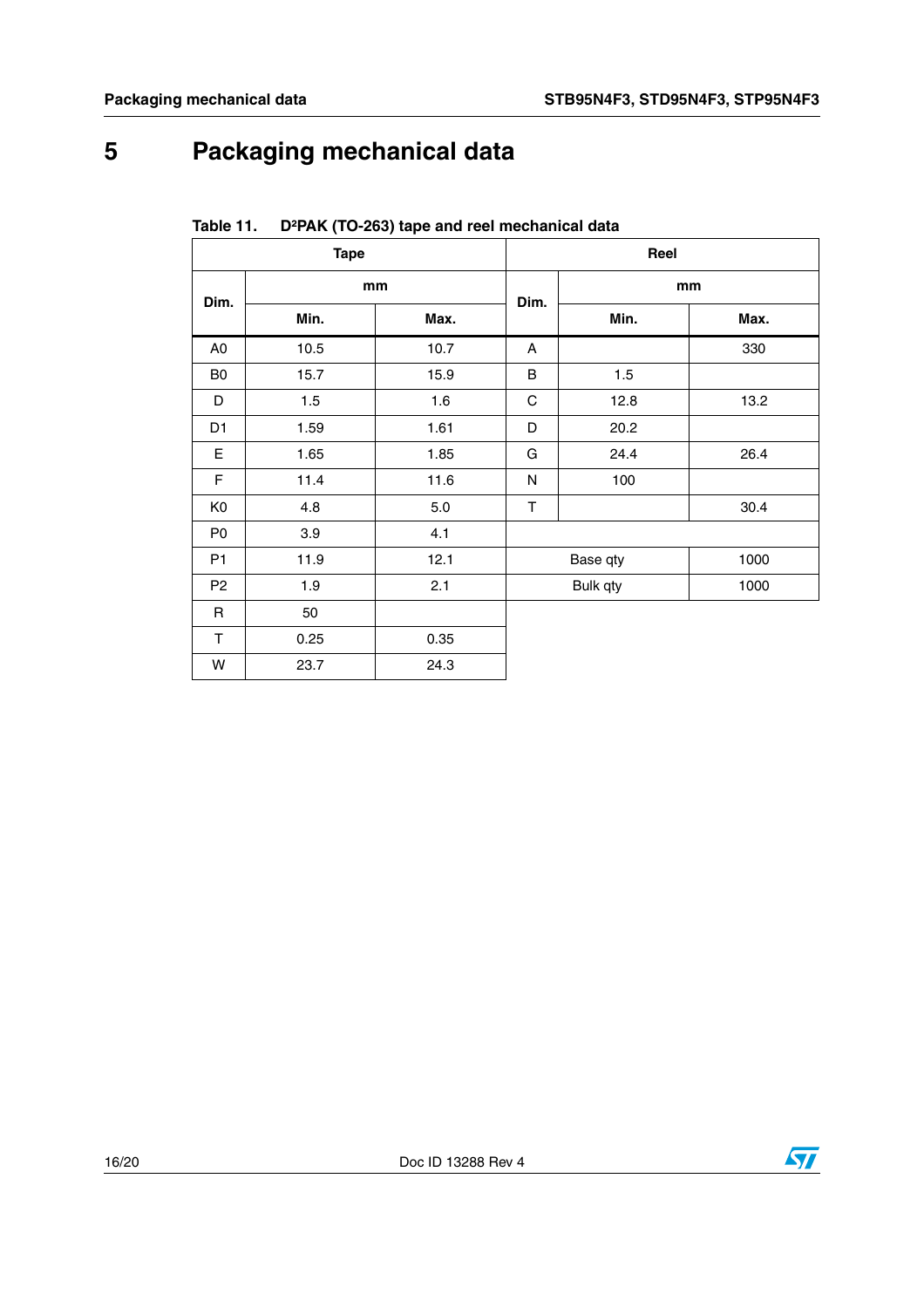| <b>Tape</b>    |      | Reel           |             |           |      |
|----------------|------|----------------|-------------|-----------|------|
| Dim.           | mm   |                | Dim.        | mm        |      |
|                | Min. | Max.           |             | Min.      | Max. |
| A <sub>0</sub> | 6.8  | $\overline{7}$ | A           |           | 330  |
| B <sub>0</sub> | 10.4 | 10.6           | $\sf B$     | 1.5       |      |
| <b>B1</b>      |      | 12.1           | $\mathsf C$ | 12.8      | 13.2 |
| D              | 1.5  | 1.6            | D           | 20.2      |      |
| D <sub>1</sub> | 1.5  |                | G           | 16.4      | 18.4 |
| E              | 1.65 | 1.85           | N           | 50        |      |
| $\mathsf F$    | 7.4  | 7.6            | $\top$      |           | 22.4 |
| K <sub>0</sub> | 2.55 | 2.75           |             |           |      |
| P <sub>0</sub> | 3.9  | 4.1            |             | Base qty. | 2500 |
| P1             | 7.9  | 8.1            |             | Bulk qty. | 2500 |
| P <sub>2</sub> | 1.9  | 2.1            |             |           |      |
| $\mathsf R$    | 40   |                |             |           |      |
| T              | 0.25 | 0.35           |             |           |      |
| W              | 15.7 | 16.3           |             |           |      |

**Table 12. DPAK (TO-252) tape and reel mechanical data**

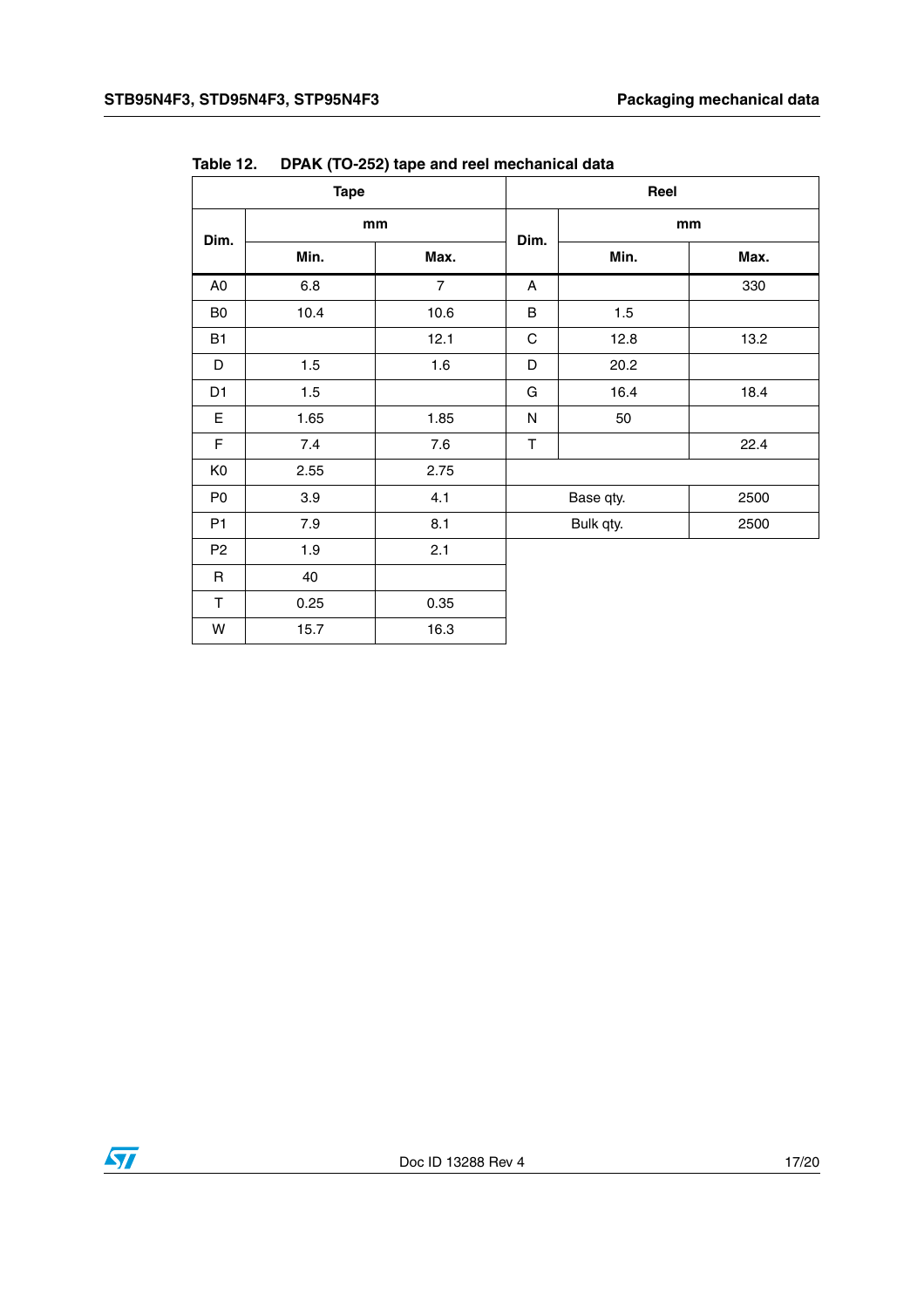<span id="page-17-0"></span>



<span id="page-17-1"></span>



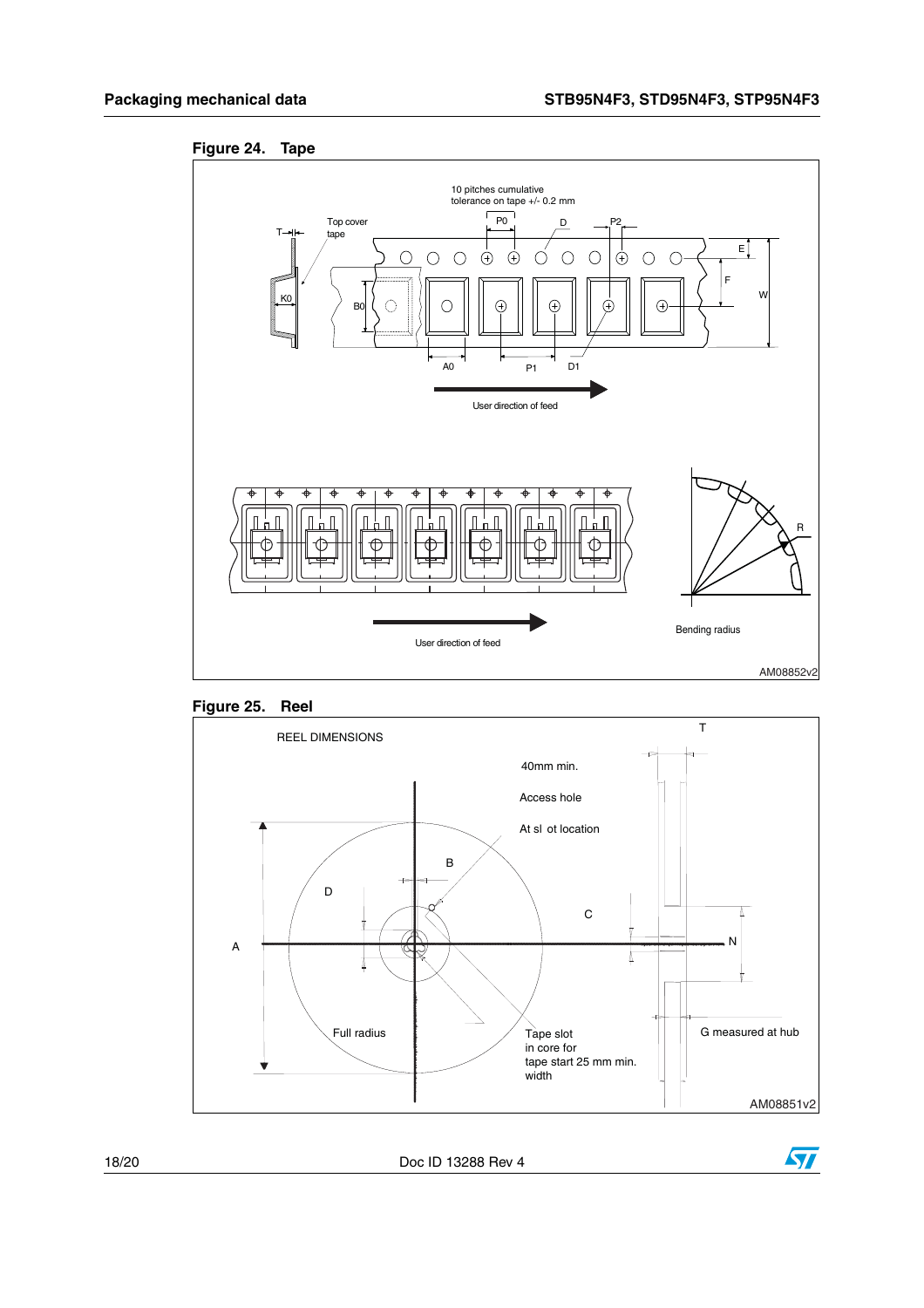## <span id="page-18-0"></span>**6 Revision history**

| Table 13. | <b>Dcument revision history</b> |  |
|-----------|---------------------------------|--|
|-----------|---------------------------------|--|

| Date        | <b>Revision</b> | <b>Changes</b>                                                                                                                                                                                                                                                                                                                                                                                         |
|-------------|-----------------|--------------------------------------------------------------------------------------------------------------------------------------------------------------------------------------------------------------------------------------------------------------------------------------------------------------------------------------------------------------------------------------------------------|
| 22-Feb-2007 |                 | First release                                                                                                                                                                                                                                                                                                                                                                                          |
| 15-May-2007 | $\mathcal{P}$   | Changes on applications                                                                                                                                                                                                                                                                                                                                                                                |
| 10-Sep-2009 | 3               | Removed package, mechanical data: IPAK                                                                                                                                                                                                                                                                                                                                                                 |
| 13-Dec-2011 | 4               | New package and mechanical data have been added:<br>- Table 8: D <sup>2</sup> PAK (TO-263) mechanical data,<br>Figure 19: D <sup>2</sup> PAK (TO-263) drawing, Figure 20: D <sup>2</sup> PAK footprint<br>Section 5: Packaging mechanical data has been updated:<br>- Table 11: D <sup>2</sup> PAK (TO-263) tape and reel mechanical data,<br>Figure 24: Tape, Figure 25: Reel.<br>Minor text changes. |